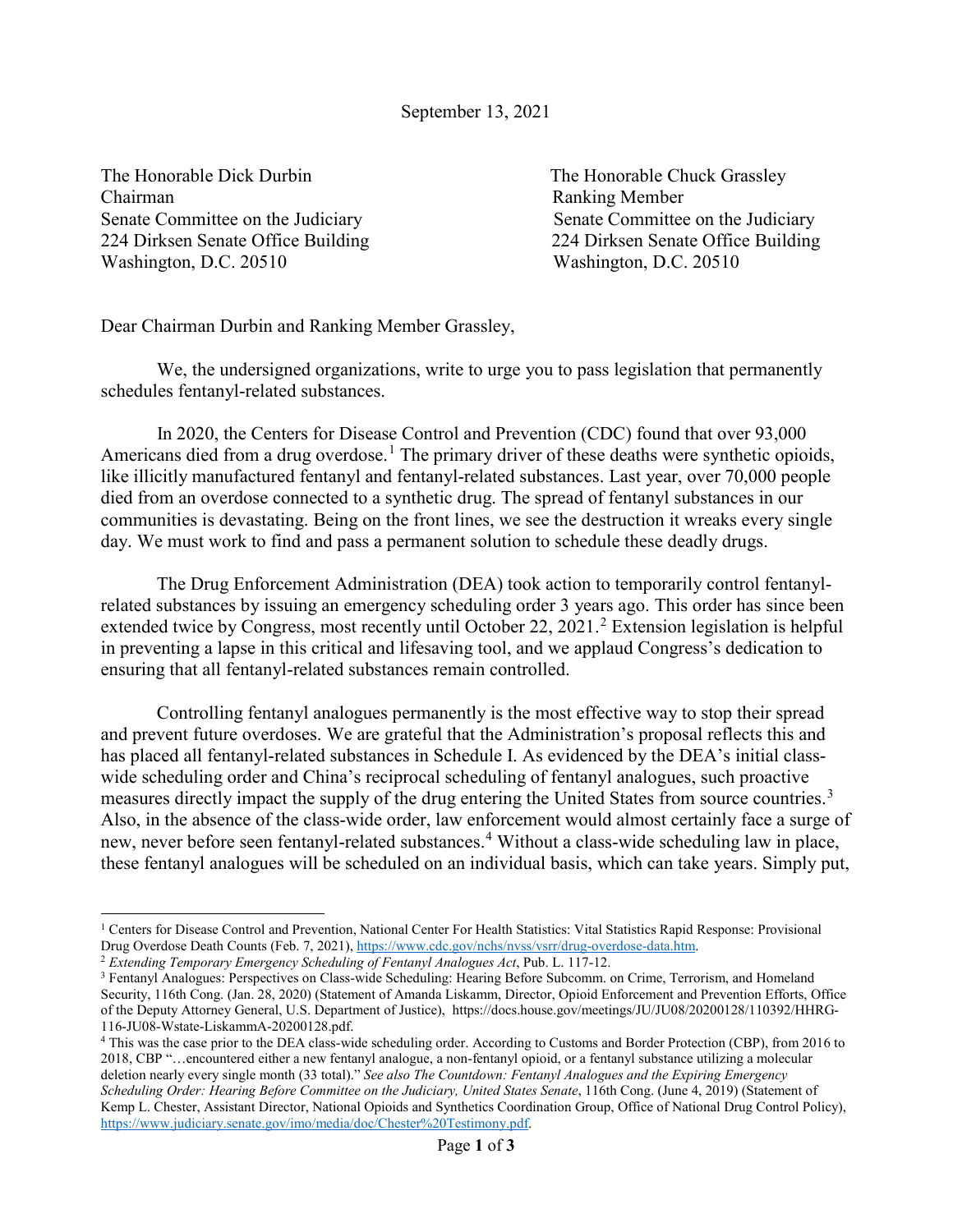American lives are on the line and we don't have the time to waste repeatedly resorting to a lengthy, bureaucratic process. Deliberative, decisive, and strong action is needed.

Scheduling fentanyl analogues will cut off supply by making it more difficult to illicitly produce. This, in turn, will reduce traffickers' abilities to sell the drugs in our communities. If fewer drugs are sold, fewer people will use them and fewer people will die. Scheduling fentanyl analogues is likely the most effective tool to prevent overdoses from ever occurring.

An effective sentencing structure for fentanyl drugs doesn't seek to unduly punish drug abusers or addicts. Rather, serious consequences like mandatory minimums exist to deter and punish the kingpins, their traffickers, and the manufacturers who flood our communities with deadly drugs. Any permanent legislative solution on fentanyl-related substances must address the need to deter and punish criminal organizations and their leaders who threaten the safety of the communities we serve.

 The current class-wide scheduling order for fentanyl-related substances expires on October 22, 2021. As we near the expiration of the scheduling authority, we call on Congress to work collaboratively, transparently, and quickly in finding a solution that extends the current scheduling order on fentanyl-related substances and protects against future overdose deaths. In the event that a permanent legislative proposal cannot pass Congress before the scheduling authority expires, we alternatively would support a straight extension of DEA's scheduling order so that this critical authority does not lapse. If another temporary extension is the most prudent path forward, we strongly believe that a lengthy extension period is necessary, and that it must be significantly longer than this most recent mere stopgap of 5 months.

We must find a way to prevent any more loss of American lives due to drug overdoses. We know the culprit; we know the cost of inaction. Scheduling fentanyl analogues is time sensitive, necessary, and critical. It cannot be bargained, traded, or compromised. As such, Congress can and must rise to the occasion and schedule fentanyl-related substances. We stand at the ready to help with this critical task.

Sincerely,

Larry Cosme

Larry Cosme Bob Bushman National President President Association Coalition

Bushm

Federal Law Enforcement Officers National Narcotic Officers' Associations'